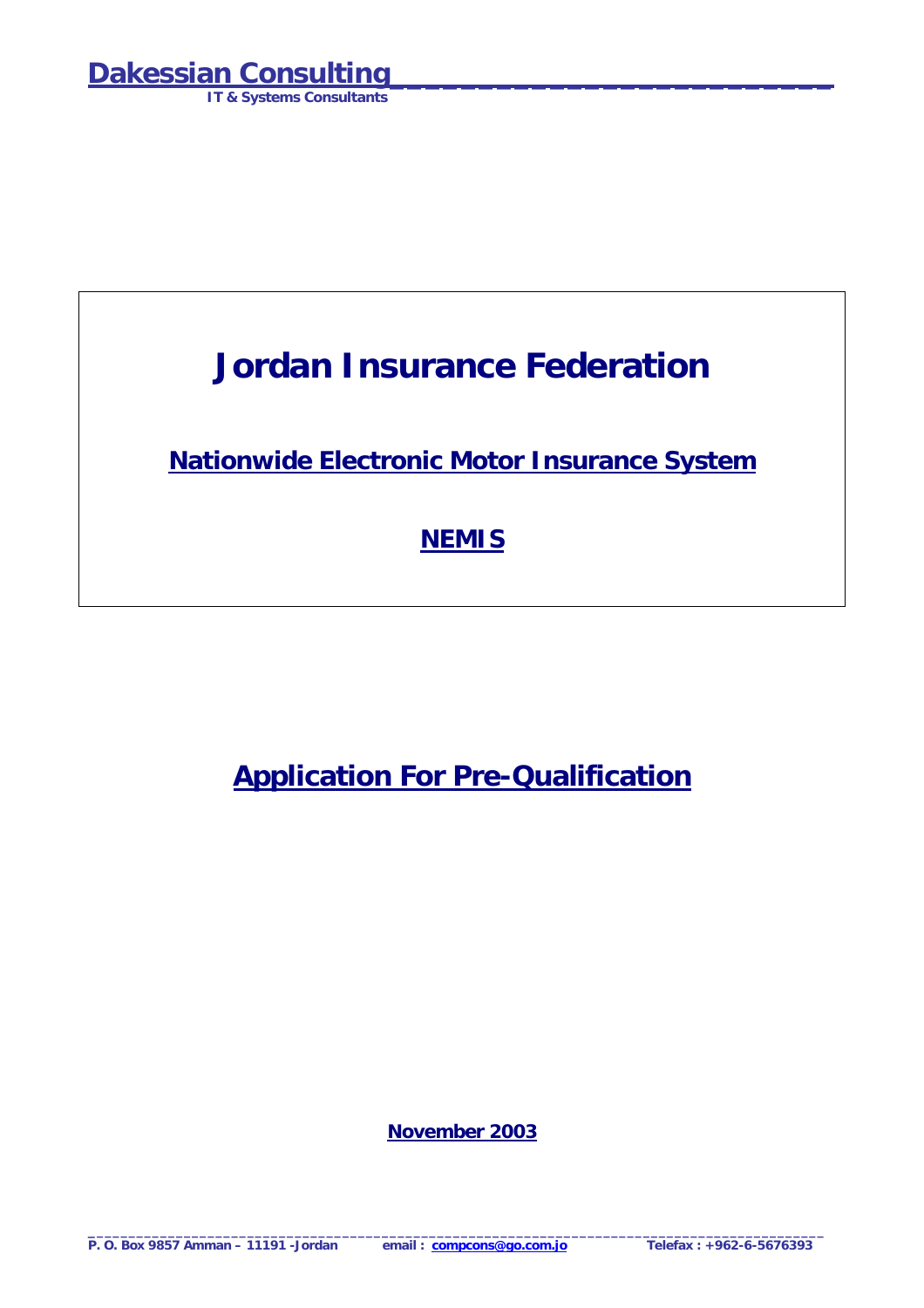# **Dakessian Consulting<br>
IT & Systems Consultants**

**IT & Systems Consultants** 

| $\mathbf{1}$ .   |                                                                                                                                                                                                                                | $-3$                    |
|------------------|--------------------------------------------------------------------------------------------------------------------------------------------------------------------------------------------------------------------------------|-------------------------|
| 2.               |                                                                                                                                                                                                                                | $\overline{\mathbf{4}}$ |
| 3.               |                                                                                                                                                                                                                                |                         |
| $\overline{4}$ . |                                                                                                                                                                                                                                |                         |
| 5.               |                                                                                                                                                                                                                                | 7                       |
| 6.               |                                                                                                                                                                                                                                |                         |
| 7 <sub>1</sub>   |                                                                                                                                                                                                                                |                         |
| 8.               | Formal Declaration(s) Manual According to the Contract of Terminan According to the Contract of Terminan According to the Contract of Terminan According to the Contract of Terminan According to the Contract of Terminan Acc | 10                      |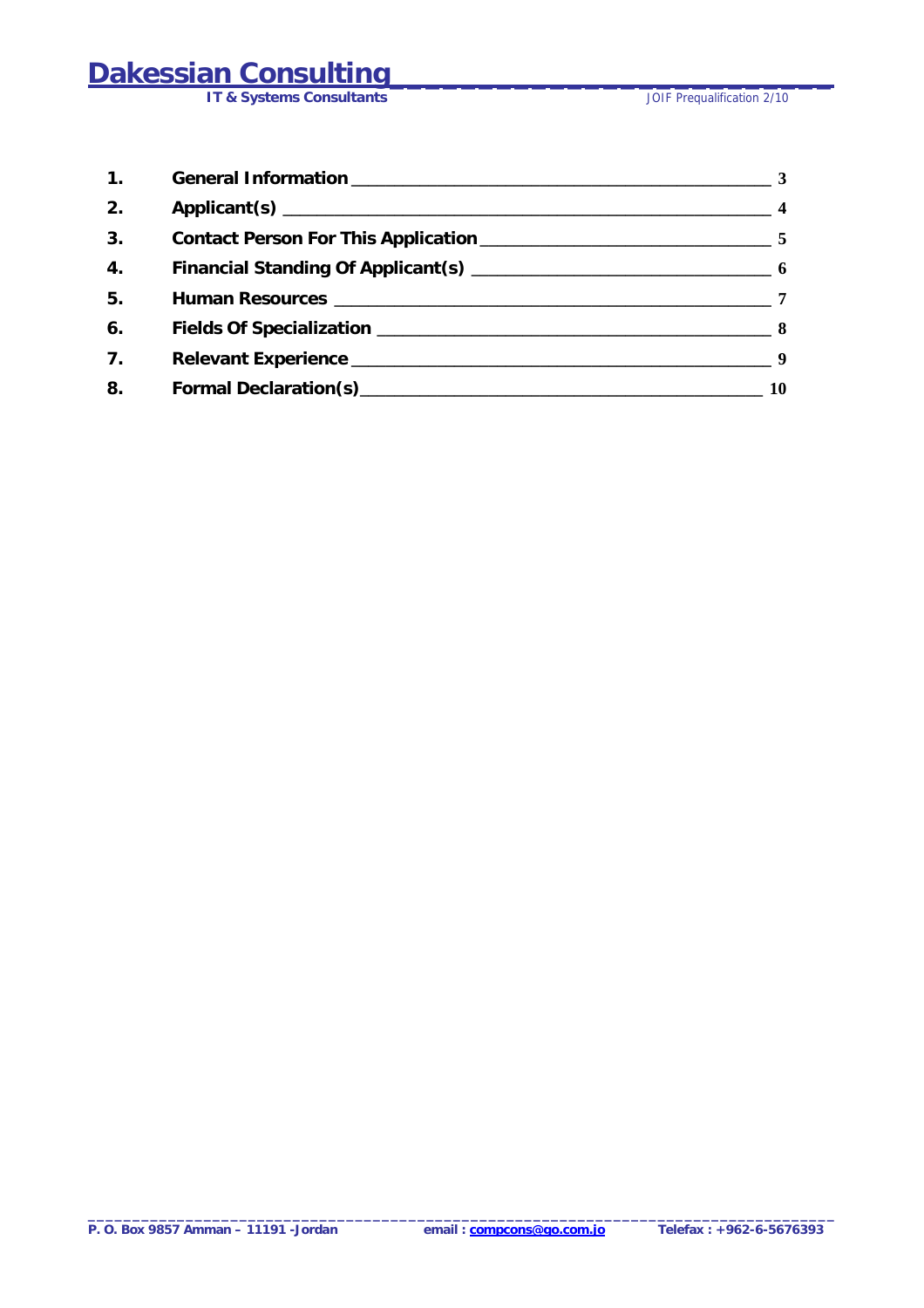<span id="page-2-0"></span>**IT & Systems Consultants** *IT & Systems Consultants JOIF Prequalification 3/10* 

### **1. Project Information**

| Project Name                     |          | National Electronic Motor Insurance System                                                                                                                                                                                                                                                                                                                           |
|----------------------------------|----------|----------------------------------------------------------------------------------------------------------------------------------------------------------------------------------------------------------------------------------------------------------------------------------------------------------------------------------------------------------------------|
| <b>Short Name</b>                |          | <b>NEMIS</b>                                                                                                                                                                                                                                                                                                                                                         |
| Project Owner                    |          | Jordan Insurance Federation (JOIF)                                                                                                                                                                                                                                                                                                                                   |
| Implementation                   |          | 1 <sup>st</sup> Quarter 2004                                                                                                                                                                                                                                                                                                                                         |
| <b>Funding</b>                   |          | Internal                                                                                                                                                                                                                                                                                                                                                             |
| <b>Status</b>                    |          | <b>Bidders' Pre-Qualification</b>                                                                                                                                                                                                                                                                                                                                    |
| <b>Submittal Deadline</b>        | $\vdots$ | Thursday, December $11^{th}$ 2003 @ 13:00 p.m.                                                                                                                                                                                                                                                                                                                       |
| Submit To                        |          | Mr. Maher Al-Hussein<br>The Secretary General<br>Jordan Insurance Federation<br>P.O.Box 1990<br>Amman - 11118 - Jordan<br>Tel: 5689266, Fax: 5689510<br>(Opposite The Royal Cultural Center)                                                                                                                                                                         |
| Instructions                     |          | One signed original and three copies must be submitted.<br>Applicants can pre-qualify for one more specialization.<br>JOIF decision shall be final and not subject to appeal.<br>Only pre-qualified applicants will be invited to bid.<br>Any additional information, other than requested in the                                                                    |
| <b>Required Specializations:</b> |          | application will not be taken into consideration<br>Install, Manage & Support Nationwide Frame Relay Network<br>Supply, Install & Support Servers, PCs and Printers<br>Supply, Install & Support Encryption Equipment<br>Supply, Install & Support LAN Equipment<br>Supply, Install & Support System SW<br>Design, Develop & Implement Browser Based Applications SW |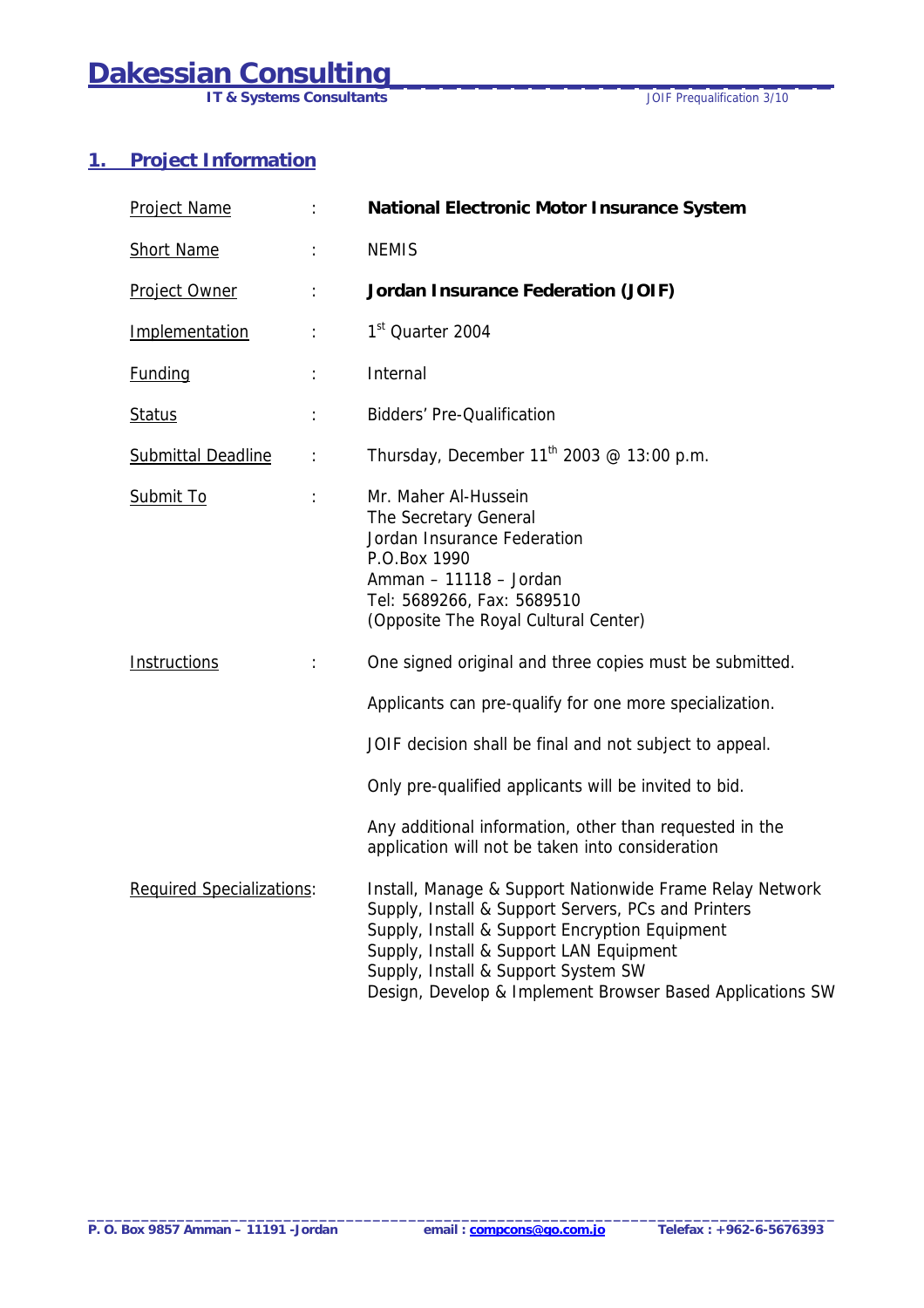**IT & Systems Consultants IT & Systems Consultants JOIF Prequalification 4/10** 

### <span id="page-3-0"></span>**2. Applicant(s)**

|            | Name(s) of candidate(s) | Nationality <sup>(3)</sup> |
|------------|-------------------------|----------------------------|
| Leader     |                         |                            |
| Partner #1 |                         |                            |
| Partner #2 |                         |                            |
| Partner #3 |                         |                            |

#### Notes:

- 1. Add / delete additional lines for partners as appropriate.
- 2. A sub-contractor is not considered to be a partner for the purposes of this application. Individual candidates should submit as 'Leader'.
- 3. Total number of partners is limited to (3) for each application.
- 4. Country in which the company is registered.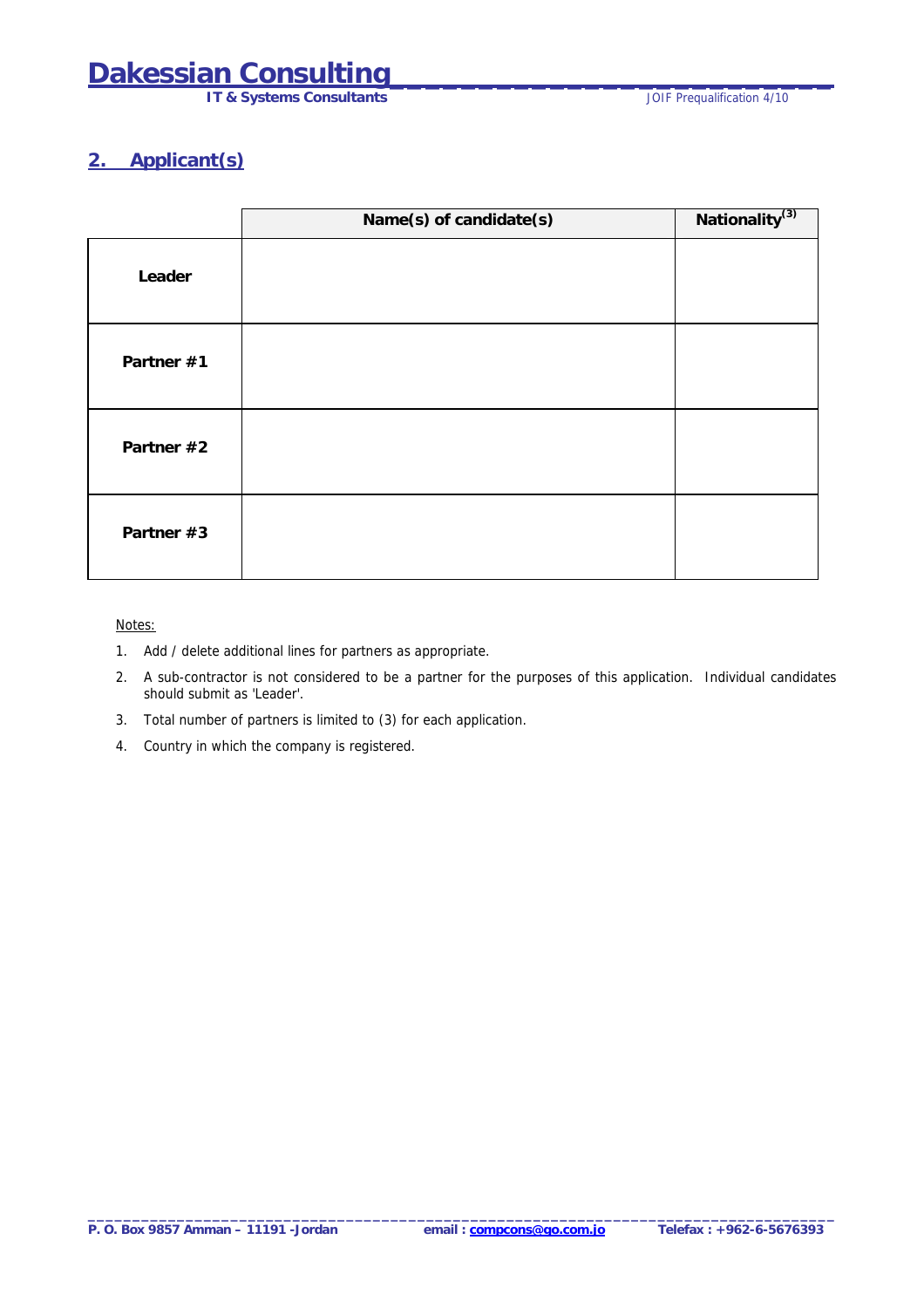# <span id="page-4-0"></span>**Dakessian Consulting<br>
IT & Systems Consultants**

**IT & Systems Consultants** 

### **3. Contact Person For This Application**

| Name                       |  |
|----------------------------|--|
| Company                    |  |
| <b>Postal Address</b>      |  |
| <b>Telephone Number</b>    |  |
| <b>Fax Number</b>          |  |
| <b>Mobile Phone Number</b> |  |
| e-mail Address             |  |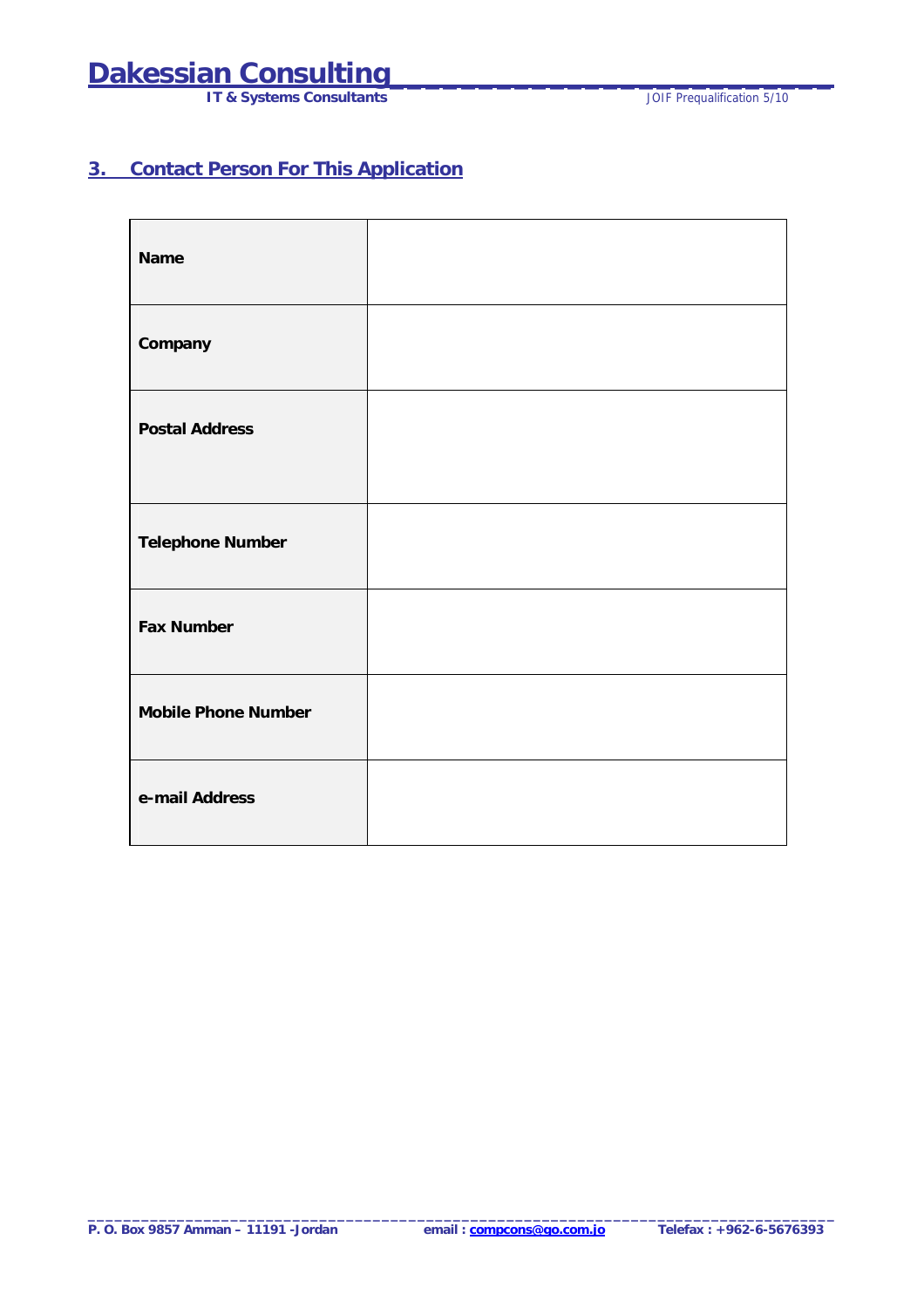**IT & Systems Consultants IT & Systems Consultants JOIF Prequalification 6/10** 

#### <span id="page-5-0"></span>**4. Financial Standing Of Applicant(s)**

The following financial information is required from audited accounts.

If for any reason, audited accounts are not yet available, estimates will be sufficient.

Figures must be on the same basis to allow a direct, year-on-year comparison to be made.

|                      | <b>Financial Info</b> | 2000 | 2001 | 2002 |
|----------------------|-----------------------|------|------|------|
| Leader <sup>*</sup>  | Turnover (JD)         |      |      |      |
|                      | Operating profit (JD) |      |      |      |
|                      | Debt To Equity ratio  |      |      |      |
| Partner 1            | Turnover (JD)         |      |      |      |
|                      | Operating profit (JD) |      |      |      |
|                      | Debt To Equity ratio  |      |      |      |
| Partner <sub>2</sub> | Turnover (JD)         |      |      |      |
|                      | Operating profit (JD) |      |      |      |
|                      | Debt To Equity ratio  |      |      |      |
| Partner 3            | Turnover (JD)         |      |      |      |
|                      | Operating profit (JD) |      |      |      |
|                      | Debt To Equity ratio  |      |      |      |

Notes:

- 1. Add / delete additional lines for partners as appropriate.
- 2. A sub-contractor is not considered to be a partner for the purposes of this application. Individual candidates should submit as 'Leader'.
- 3. Total number of partners is limited to (3) for each application.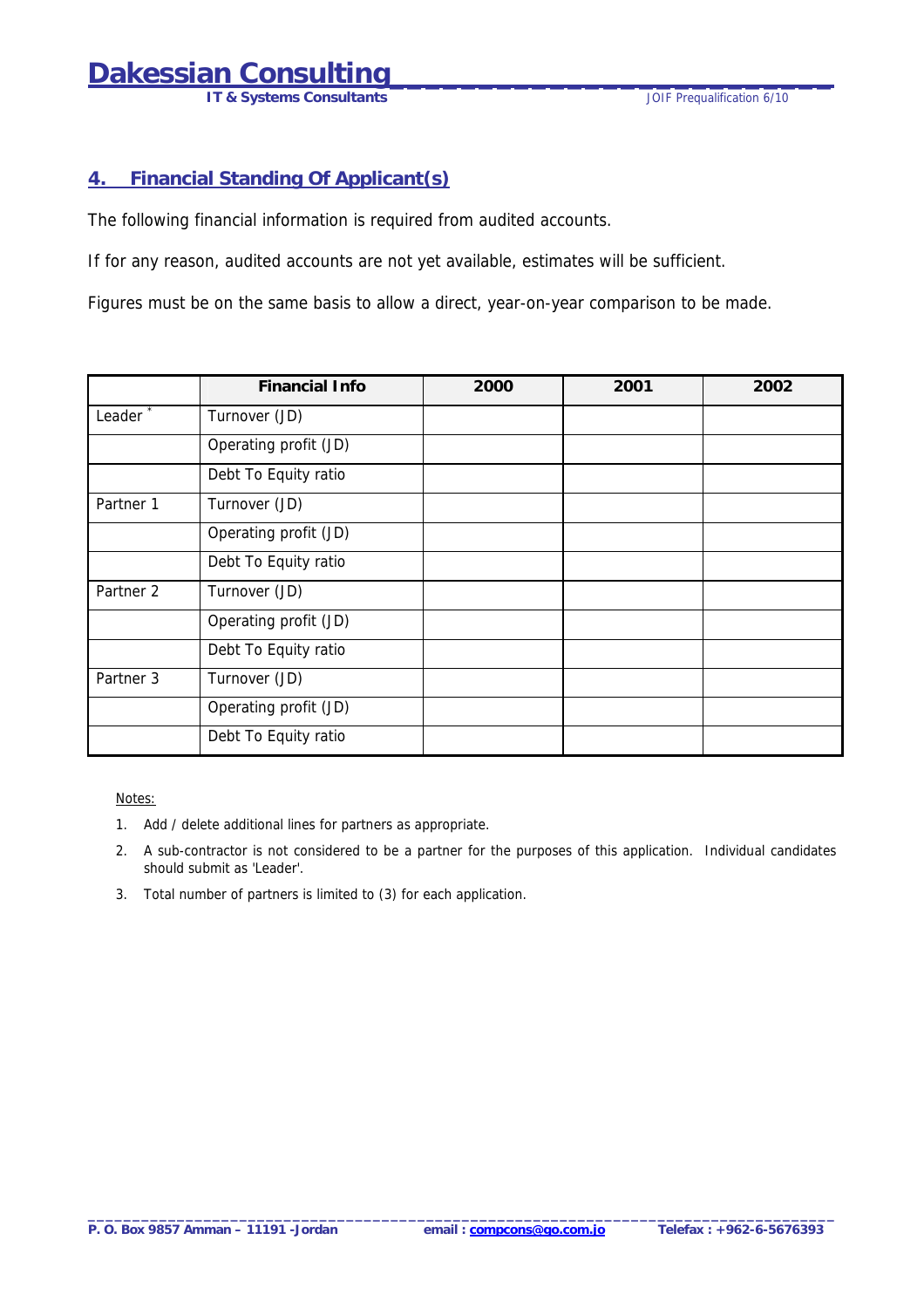**IT & Systems Consultants IT & Systems Consultants JOIF Prequalification 7/10** 

#### <span id="page-6-0"></span>**5. Human Resources**

The following HR statistics are required for the stated years.

|           | <b>Average Staff</b> | 2001  |                             |       | 2002                       |       | 2003                       |
|-----------|----------------------|-------|-----------------------------|-------|----------------------------|-------|----------------------------|
|           |                      | Total | related<br>#<br>to this bid | Total | $#$ related<br>to this bid | Total | $#$ related<br>to this bid |
| Leader    | Permanent            |       |                             |       |                            |       |                            |
|           | Other                |       |                             |       |                            |       |                            |
| Partner 1 | Permanent            |       |                             |       |                            |       |                            |
|           | Other                |       |                             |       |                            |       |                            |
| Partner 2 | Permanent            |       |                             |       |                            |       |                            |
|           | Other                |       |                             |       |                            |       |                            |
| Partner 3 | Permanent            |       |                             |       |                            |       |                            |
|           | Other                |       |                             |       |                            |       |                            |

#### Notes:

- 1. Add / delete additional lines for partners as appropriate.
- 2. A sub-contractor is not considered to be a partner for the purposes of this application. Individual candidates should submit as 'Leader'.
- 3. "Permanent" means staff directly employed by the applicant.
- 4. "Other" means staff not directly employed by applicant, e.g. Part Time or Job Basis.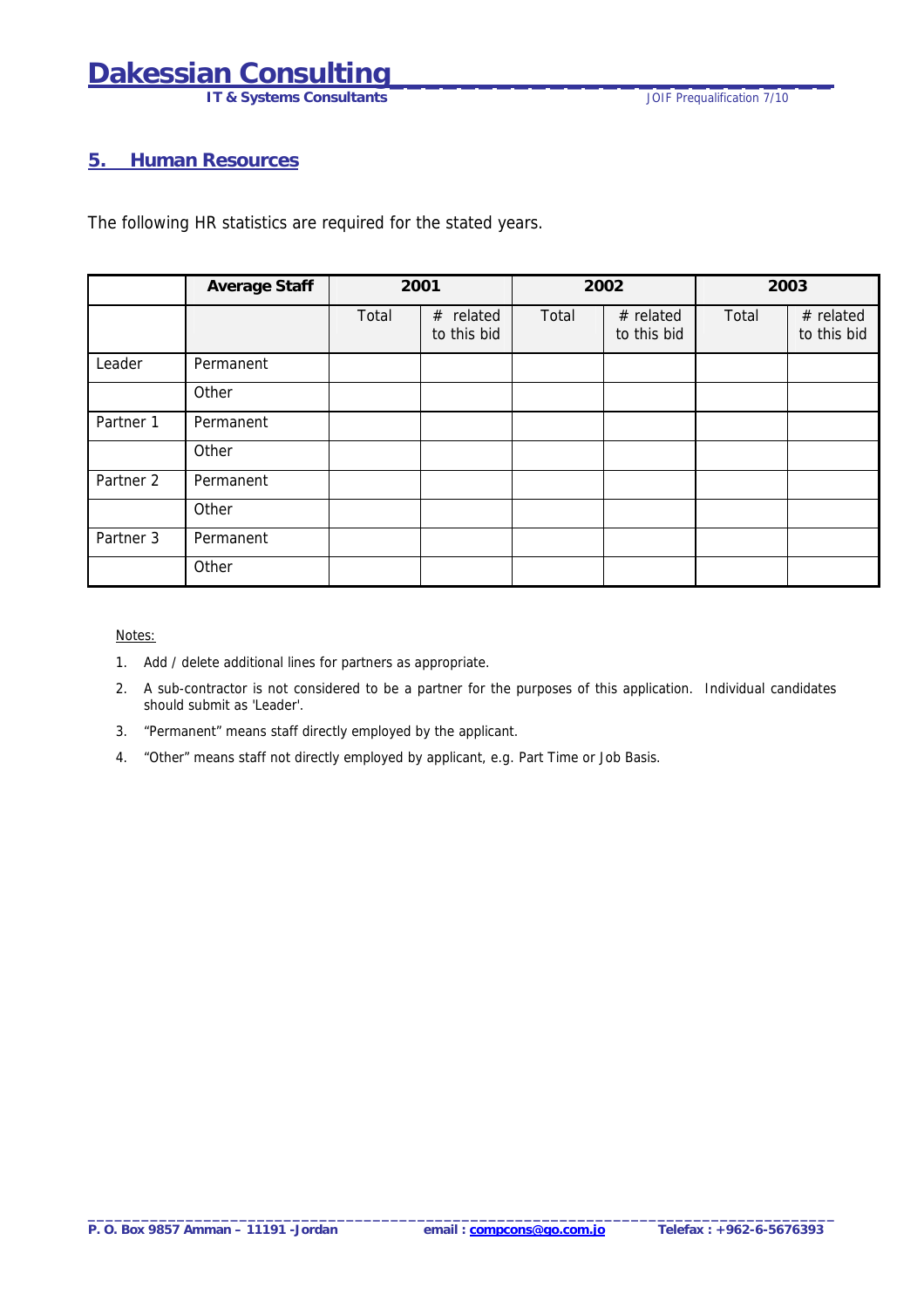**IT & Systems Consultants IT & Systems Consultants JOIF Prequalification 8/10** 

#### <span id="page-7-0"></span>**6. Fields Of Specialization**

This information is required for all partners.

|                                   | Leader | Partner 1 | Partner 2 | Partner 3 |
|-----------------------------------|--------|-----------|-----------|-----------|
| Install, Manage & Support         |        |           |           |           |
| Frame Relay WAN                   |        |           |           |           |
| Supply, Install & Support         |        |           |           |           |
| Servers, PCs, Printers            |        |           |           |           |
| Supply, Install & Support         |        |           |           |           |
| <b>Encryption Equipment</b>       |        |           |           |           |
| Supply, Install & Support         |        |           |           |           |
| <b>LAN Equipment</b>              |        |           |           |           |
| Supply, Install & Support         |        |           |           |           |
| (RDMS, OSetc)                     |        |           |           |           |
| Design, Develop & Implement       |        |           |           |           |
| <b>Browser Based Applications</b> |        |           |           |           |

Notes:

- 1. Add / delete additional lines for partners as appropriate.
- 2. A sub-contractor is not considered to be a partner for the purposes of this application. Individual candidates should submit as 'Leader'.
- 3. "Required Specializations" are the same as those listed in Section 1.General above.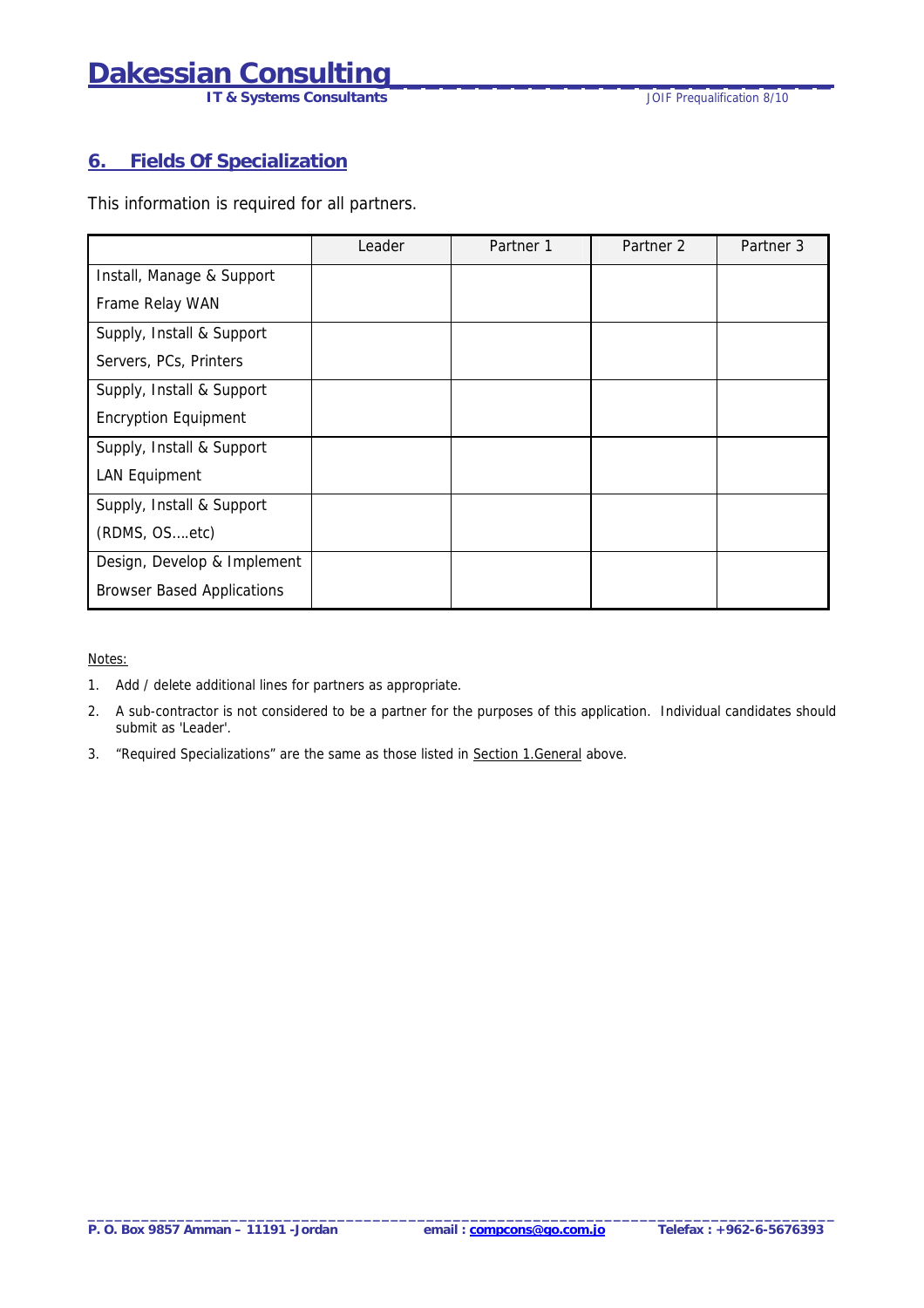# <span id="page-8-0"></span>**Dakessian Consulting<br>IT & Systems Consultants**

**IT & Systems Consultants** 

#### **7. Relevant Experience**

A summary of major projects (during the past three years) relevant only to this bid is required. The table can be copied and repeated to list a total number of references not exceeding twelve (12) references for the complete application.

| Ref. # (Max 12)       |                                   |                            |             |
|-----------------------|-----------------------------------|----------------------------|-------------|
| <b>Project Title</b>  | Client                            | <b>Project Description</b> |             |
|                       |                                   |                            |             |
|                       |                                   |                            |             |
|                       |                                   |                            |             |
|                       |                                   |                            |             |
| <b>Applicant Name</b> | <b>Products/Services Provided</b> |                            |             |
|                       |                                   |                            |             |
|                       |                                   |                            |             |
|                       |                                   |                            |             |
| Project Value (JD)    | % By Applicant                    | # Of Staff Allocated       | Funding     |
|                       |                                   |                            | Internal    |
|                       |                                   |                            | Or External |
|                       |                                   |                            |             |